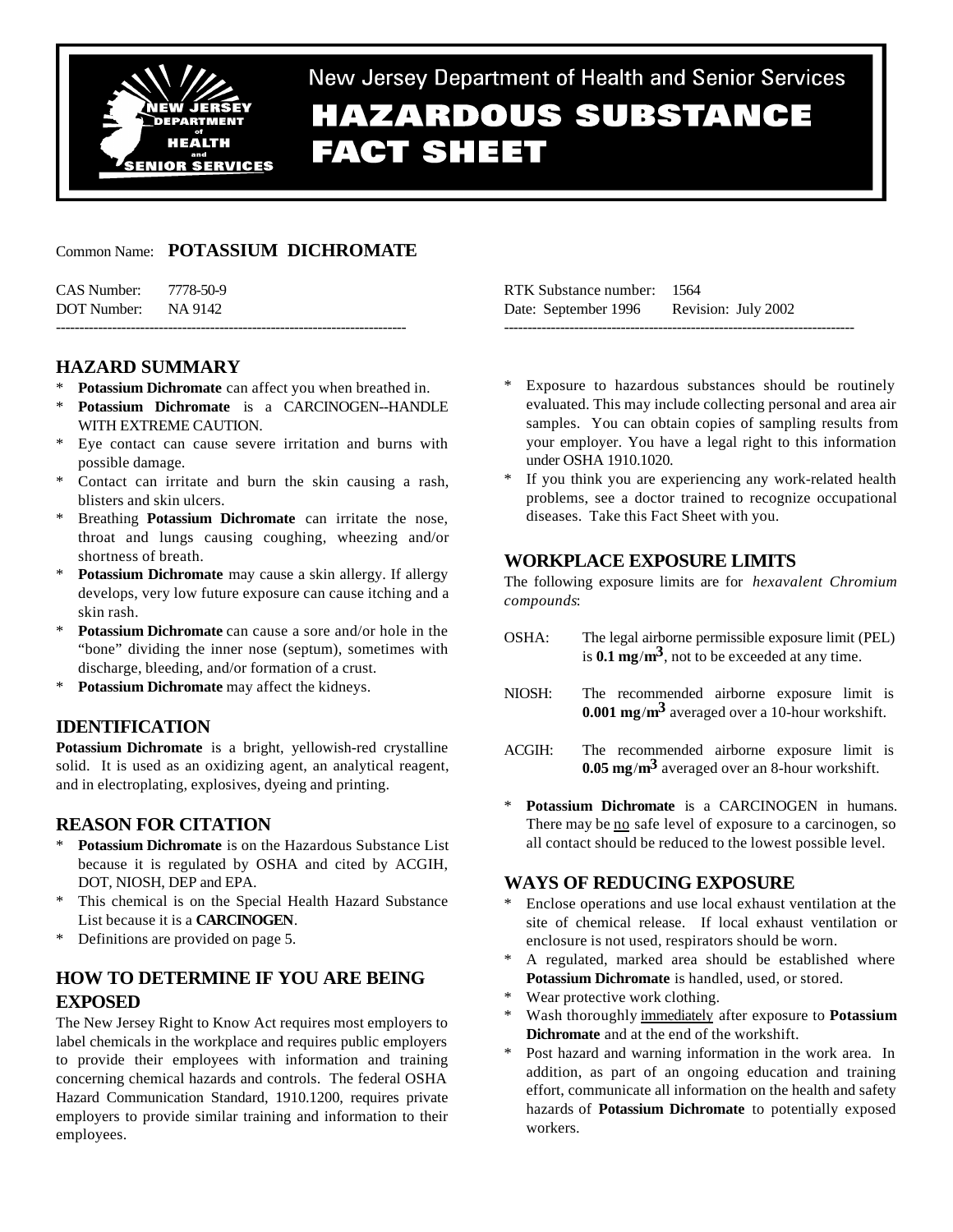# **POTASSIUM DICHROMATE** page 2 of 6

This Fact Sheet is a summary source of information of all potential and most severe health hazards that may result from exposure. Duration of exposure, concentration of the substance and other factors will affect your susceptibility to any of the potential effects described below.

-----------------------------------------------------------------------------

# **HEALTH HAZARD INFORMATION**

## **Acute Health Effects**

The following acute (short-term) health effects may occur immediately or shortly after exposure to **Potassium Dichromate**:

- \* Eye contact can cause severe irritation and burns with possible damage.
- Contact can irritate and burn the skin causing a rash, blisters and skin ulcers.
- \* Breathing **Potassium Dichromate** can irritate the nose, throat and lungs causing coughing, wheezing and/or shortness of breath.

### **Chronic Health Effects**

The following chronic (long-term) health effects can occur at some time after exposure to **Potassium Dichromate** and can last for months or years:

### **Cancer Hazard**

- \* **Potassium Dichromate** is a CARCINOGEN in humans. *Chromium VI compounds* have been shown to cause lung and throat cancer.
- \* Many scientists believe there is no safe level of exposure to a carcinogen. Such substances may also have the potential for causing reproductive damage in humans.

## **Reproductive Hazard**

According to the information presently available to the New Jersey Department of Health and Senior Services, **Potassium Dichromate** has not been tested for its ability to affect reproduction.

#### **Other Long-Term Effects**

- Potassium Dichromate may cause a skin allergy. If allergy develops, very low future exposure can cause itching and a skin rash.
- \* **Potassium Dichromate** can cause a sore and/or hole in the "bone" dividing the inner nose (septum), sometimes with discharge, bleeding, and/or formation of a crust.
- \* **Potassium Dichromate** can irritate the lungs. Repeated exposure may cause bronchitis to develop with cough, phlegm, and/or shortness of breath.
- \* **Potassium Dichromate** may affect the kidneys.

# **MEDICAL**

#### **Medical Testing**

For those with frequent or potentially high exposure (half the PEL or greater), the following are recommended before beginning work and at regular times after that:

- Lung function tests.
- \* Exam of the nose and skin.

If symptoms develop or overexposure is suspected, the following are recommended:

- \* Evaluation by a qualified allergist, including careful exposure history and special testing, may help diagnose skin allergy.
- Kidney function tests.

Check your skin daily for little bumps or blisters, the first sign of "*Chrome* ulcers." If not treated early, these can last for years after exposure.

Any evaluation should include a careful history of past and present symptoms with an exam. Medical tests that look for damage already done are not a substitute for controlling exposure.

Request copies of your medical testing. You have a legal right to this information under OSHA 1910.1020.

## **Mixed Exposures**

Because smoking can cause heart disease, as well as lung cancer, emphysema, and other respiratory problems, it may worsen respiratory conditions caused by chemical exposure. Even if you have smoked for a long time, stopping now will reduce your risk of developing health problems.

#### **Conditions Made Worse By Exposure**

\* Persons allergic to other *Chromium compounds* may be more likely to develop a skin allergy to **Potassium Dichromate**.

# **WORKPLACE CONTROLS AND PRACTICES**

Unless a less toxic chemical can be substituted for a hazardous substance, **ENGINEERING CONTROLS** are the most effective way of reducing exposure. The best protection is to enclose operations and/or provide local exhaust ventilation at the site of chemical release. Isolating operations can also reduce exposure. Using respirators or protective equipment is less effective than the controls mentioned above, but is sometimes necessary.

In evaluating the controls present in your workplace, consider: (1) how hazardous the substance is, (2) how much of the substance is released into the workplace and (3) whether harmful skin or eye contact could occur. Special controls should be in place for highly toxic chemicals or when significant skin, eye, or breathing exposures are possible.

In addition, the following controls are recommended:

\* Where possible, automatically transfer **Potassium Dichromate** from drums or other storage containers to process containers.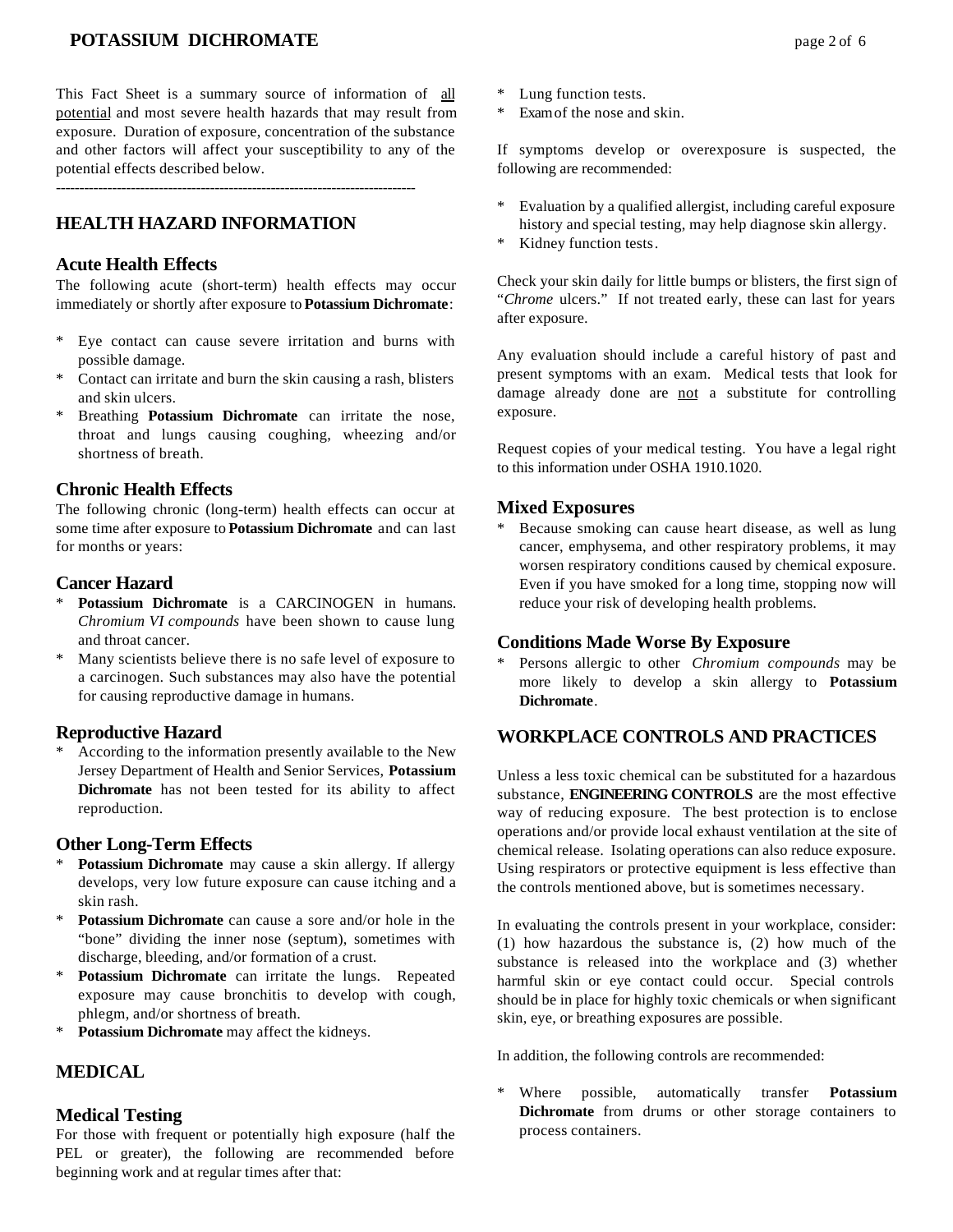# **POTASSIUM DICHROMATE** page 3 of 6

A Class I, Type B, biological safety hood should be used when mixing, handling, or preparing **Potassium Dichromate**.

Good **WORK PRACTICES** can help to reduce hazardous exposures. The following work practices are recommended:

- \* Workers whose clothing has been contaminated by **Potassium Dichromate** should change into clean clothing promptly.
- Do not take contaminated work clothes home. Family members could be exposed.
- \* Contaminated work clothes should be laundered by individuals who have been informed of the hazards of exposure to **Potassium Dichromate**.
- Eye wash fountains should be provided in the immediate work area for emergency use.
- If there is the possibility of skin exposure, emergency shower facilities should be provided.
- \* On skin contact with **Potassium Dichromate**, immediately wash or shower to remove the chemical. At the end of the workshift, wash any areas of the body that may have contacted **Potassium Dichromate**, whether or not known skin contact has occurred.
- \* Do not eat, smoke, or drink where **Potassium Dichromate** is handled, processed, or stored, since the chemical can be swallowed. Wash hands carefully before eating, drinking, applying cosmetics, smoking, or using the toilet.
- \* Use a vacuum or a wet method to reduce dust during cleanup. DO NOT DRY SWEEP.
- \* When vacuuming, a high efficiency particulate air (HEPA) filter should be used, not a standard shop vacuum.

## **PERSONAL PROTECTIVE EQUIPMENT**

WORKPLACE CONTROLS ARE BETTER THAN PERSONAL PROTECTIVE EQUIPMENT. However, for some jobs (such as outside work, confined space entry, jobs done only once in a while, or jobs done while workplace controls are being installed), personal protective equipment may be appropriate.

OSHA 1910.132 requires employers to determine the appropriate personal protective equipment for each hazard and to train employees on how and when to use protective equipment.

The following recommendations are only guidelines and may not apply to every situation.

#### **Clothing**

\* Avoid skin contact with **Potassium Dichromate**. Wear protective gloves and clothing. Safety equipment suppliers/manufacturers can provide recommendations on the most protective glove/clothing material for your operation.

\* All protective clothing (suits, gloves, footwear, headgear) should be clean, available each day, and put on before work.

## **Eye Protection**

- Wear eye protection with side shields or goggles.
- Wear a face shield along with goggles when working with corrosive, highly irritating or toxic substances.

## **Respiratory Protection**

**IMPROPER USE OF RESPIRATORS IS DANGEROUS.** Such equipment should only be used if the employer has a written program that takes into account workplace conditions, requirements for worker training, respirator fit testing and medical exams, as described in OSHA 1910.134.

- Where the potential exists for exposure over  $0.001$  mg/m<sup>3</sup> (as *hexavalent Chromium*), use a NIOSH approved supplied-air respirator with a full facepiece operated in a pressure-demand or other positive-pressure mode. For increased protection use in combination with an auxiliary self-contained breathing apparatus operated in a pressuredemand or other positive-pressure mode.
- \* Exposure to **15 mg**/**m3** (as *hexavalent Chromium*) is immediately dangerous to life and health. If the possibility of exposure above **15 mg**/**m3** (as *hexavalent Chromium*) exists, use a NIOSH approved self-contained breathing apparatus with a full facepiece operated in a pressuredemand or other positive-pressure mode.

# **HANDLING AND STORAGE**

- \* Prior to working with **Potassium Dichromate** you should be trained on its proper handling and storage.
- A regulated, marked area should be established where **Potassium Dichromate** is handled, used, or stored.
- \* **Potassium Dichromate** must be stored to avoid contact with HYDRAZINE; HYDROXYLAMINE; SULFURIC ACID and ACETONE since violent reactions occur.
- \* **Potassium Dichromate** is not compatible with OXIDIZING AGENTS (such as PERCHLORATES, PEROXIDES, PERMANGANATES, CHLORATES, NITRATES, CHLORINE, BROMINE and FLUORINE); STRONG ACIDS (such as HYDROCHLORIC, SULFURIC and NITRIC); IRON; REDUCING AGENTS; ORGANIC MATERIALS; TUNGSTEN; BORON and SILICON.
- \* Store in tightly closed containers in a cool, well-ventilated area away from COMBUSTIBLES (such as WOOD, PAPER and OIL).

### **QUESTIONS AND ANSWERS**

- Q: If I have acute health effects, will I later get chronic health effects?
- A: Not always. Most chronic (long-term) effects result from repeated exposures to a chemical.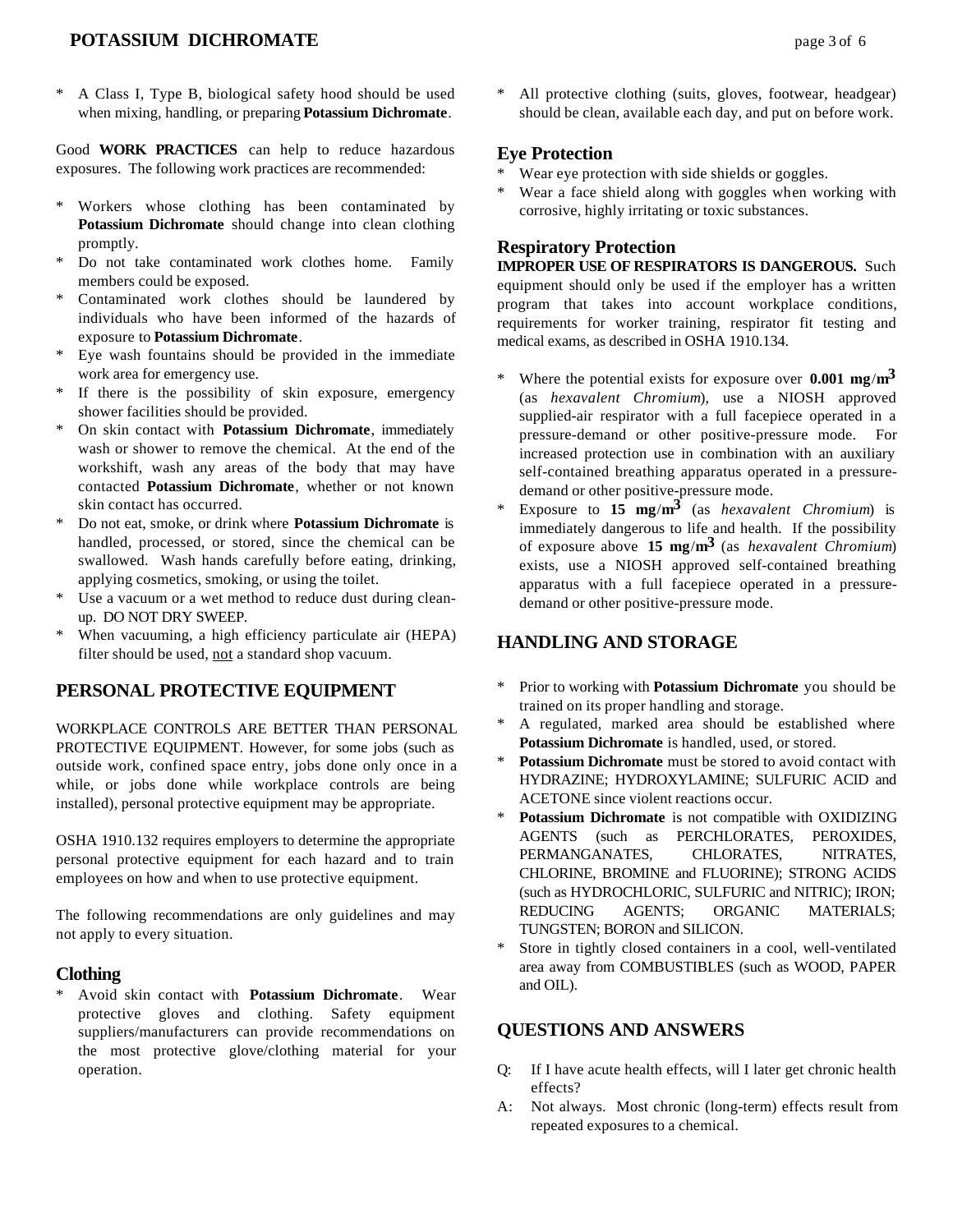- Q: Can I get long-term effects without ever having short-term effects?
- A: Yes, because long-term effects can occur from repeated exposures to a chemical at levels not high enough to make you immediately sick.
- Q: What are my chances of getting sick when I have been exposed to chemicals?
- A: The likelihood of becoming sick from chemicals is increased as the amount of exposure increases. This is determined by the length of time and the amount of material to which someone is exposed.
- Q: When are higher exposures more likely?
- A: Conditions which increase risk of exposure include dust releasing operations (grinding, mixing, blasting, dumping, etc.), other physical and mechanical processes (heating, pouring, spraying, spills and evaporation from large surface areas such as open containers), and "confined space" exposures (working inside vats, reactors, boilers, small rooms, etc.).
- Q: Is the risk of getting sick higher for workers than for community residents?
- A: Yes. Exposures in the community, except possibly in cases of fires or spills, are usually much lower than those found in the workplace. However, people in the community may be exposed to contaminated water as well as to chemicals in the air over long periods. This may be a problem for children or people who are already ill.
- Q: Don't all chemicals cause cancer?
- A: No. Most chemicals tested by scientists are not cancercausing.

-------------------------------------------------------------------------- The following information is available from:

New Jersey Department of Health and Senior Services Occupational Health Service PO Box 360 Trenton, NJ 08625-0360 (609) 984-1863 (609) 984-7407 (fax)

Web address: http://www.state.nj.us/health/eoh/odisweb/

#### **Industrial Hygiene Information**

Industrial hygienists are available to answer your questions regarding the control of chemical exposures using exhaust ventilation, special work practices, good housekeeping, good hygiene practices, and personal protective equipment including respirators. In addition, they can help to interpret the results of industrial hygiene survey data.

#### **Medical Evaluation**

If you think you are becoming sick because of exposure to chemicals at your workplace, you may call personnel at the Department of Health and Senior Services, Occupational Health Service, who can help you find the information you need.

#### **Public Presentations**

Presentations and educational programs on occupational health or the Right to Know Act can be organized for labor unions, trade associations and other groups.

#### **Right to Know Information Resources**

The Right to Know Infoline (609) 984-2202 can answer questions about the identity and potential health effects of chemicals, list of educational materials in occupational health, references used to prepare the Fact Sheets, preparation of the Right to Know Survey, education and training programs, labeling requirements, and general information regarding the Right to Know Act. Violations of the law should be reported to (609) 984-2202.

--------------------------------------------------------------------------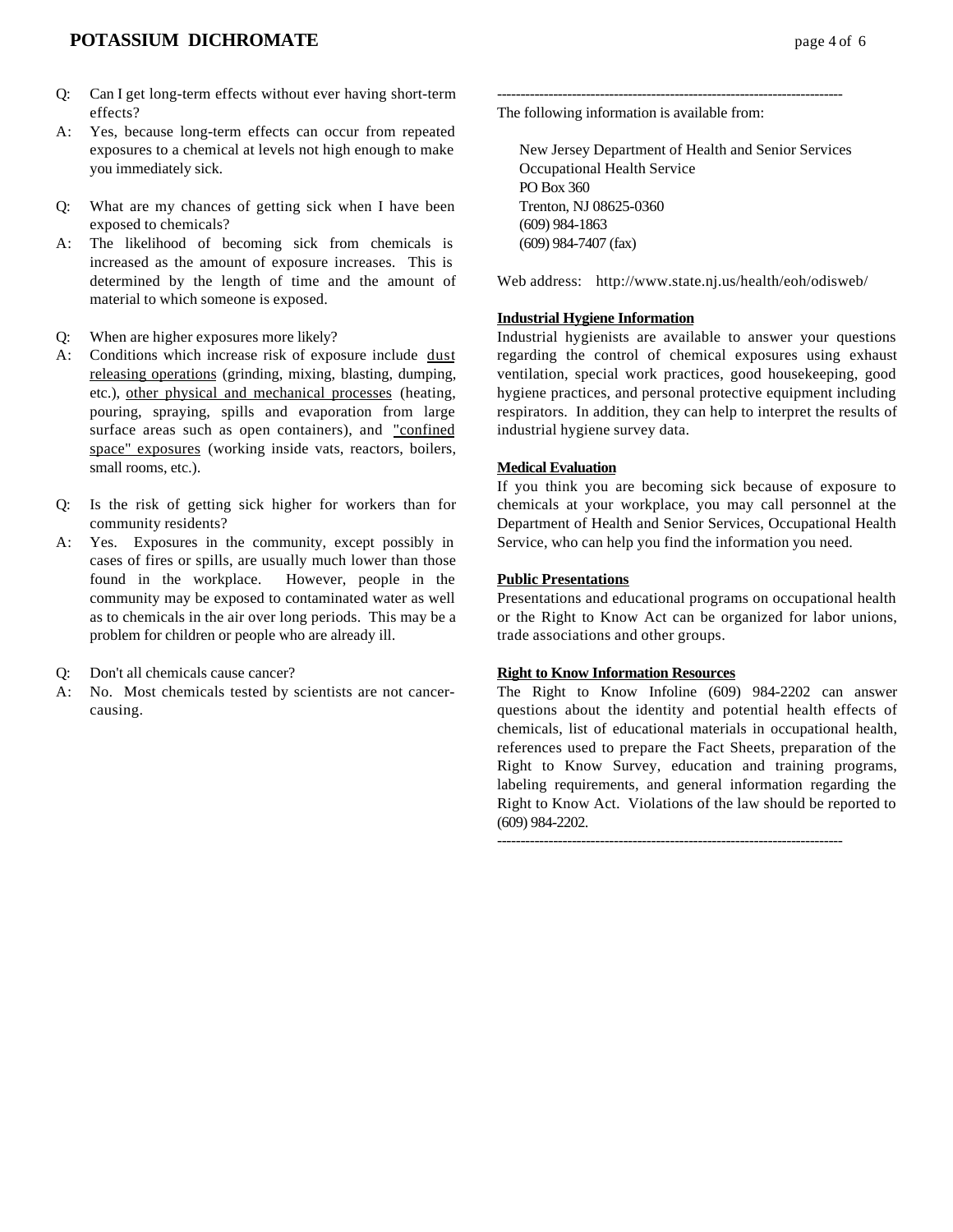# **POTASSIUM DICHROMATE** page 5 of 6

#### **DEFINITIONS**

**ACGIH** is the American Conference of Governmental Industrial Hygienists. It recommends upper limits (called TLVs) for exposure to workplace chemicals.

A **carcinogen** is a substance that causes cancer.

The **CAS number** is assigned by the Chemical Abstracts Service to identify a specific chemical.

A **combustible** substance is a solid, liquid or gas that will burn.

A **corrosive** substance is a gas, liquid or solid that causes irreversible damage to human tissue or containers.

**DEP** is the New Jersey Department of Environmental Protection.

**DOT** is the Department of Transportation, the federal agency that regulates the transportation of chemicals.

**EPA** is the Environmental Protection Agency, the federal agency responsible for regulating environmental hazards.

A **fetus** is an unborn human or animal.

A **flammable** substance is a solid, liquid, vapor or gas that will ignite easily and burn rapidly.

The **flash point** is the temperature at which a liquid or solid gives off vapor that can form a flammable mixture with air.

**HHAG** is the Human Health Assessment Group of the federal EPA.

**IARC** is the International Agency for Research on Cancer, a scientific group that classifies chemicals according to their cancer-causing potential.

A **miscible** substance is a liquid or gas that will evenly dissolve in another.

**mg/m3** means milligrams of a chemical in a cubic meter of air. It is a measure of concentration (weight/volume).

A **mutagen** is a substance that causes mutations. A **mutation** is a change in the genetic material in a body cell. Mutations can lead to birth defects, miscarriages, or cancer.

**NAERG** is the North American Emergency Response Guidebook. It was jointly developed by Transport Canada, the United States Department of Transportation and the Secretariat of Communications and Transportation of Mexico. It is a guide for first responders to quickly identify the specific or generic hazards of material involved in a transportation incident, and to protect themselves and the general public during the initial response phase of the incident.

**NCI** is the National Cancer Institute, a federal agency that determines the cancer-causing potential of chemicals.

**NFPA** is the National Fire Protection Association. It classifies substances according to their fire and explosion hazard.

**NIOSH** is the National Institute for Occupational Safety and Health. It tests equipment, evaluates and approves respirators, conducts studies of workplace hazards, and proposes standards to OSHA.

**NTP** is the National Toxicology Program which tests chemicals and reviews evidence for cancer.

**OSHA** is the Occupational Safety and Health Administration, which adopts and enforces health and safety standards.

**PEL** is the Permissible Exposure Limit which is enforceable by the Occupational Safety and Health Administration.

**PIH** is a DOT designation for chemicals which are Poison Inhalation Hazards.

**ppm** means parts of a substance per million parts of air. It is a measure of concentration by volume in air.

A **reactive** substance is a solid, liquid or gas that releases energy under certain conditions.

A **teratogen** is a substance that causes birth defects by damaging the fetus.

**TLV** is the Threshold Limit Value, the workplace exposure limit recommended by ACGIH.

The **vapor pressure** is a measure of how readily a liquid or a solid mixes with air at its surface. A higher vapor pressure indicates a higher concentration of the substance in air and therefore increases the likelihood of breathing it in.